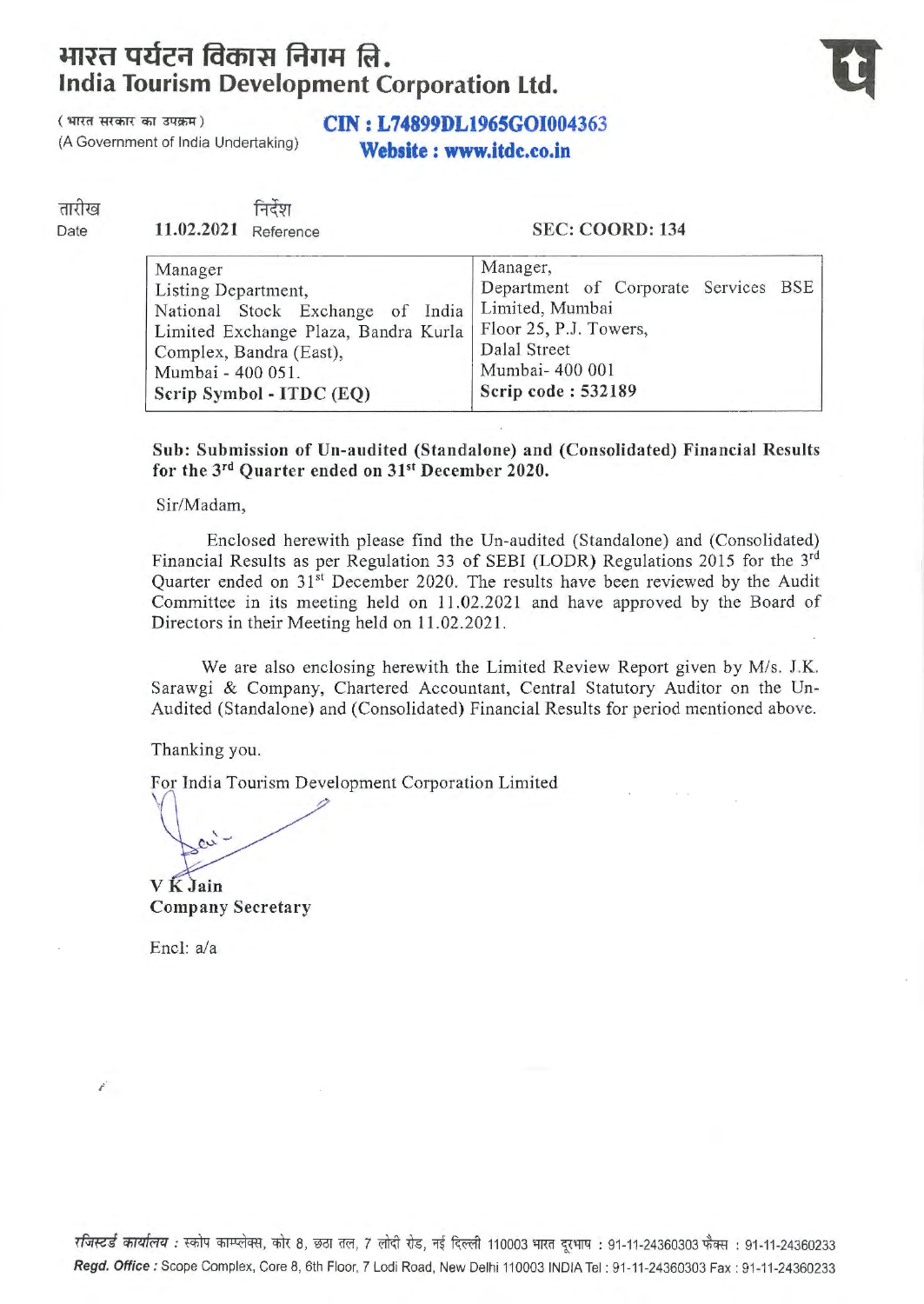

www.fksco.m

Independent Auditor's Limited Review Report on the unaudited standalone quarterly financial results of India Tourism Development Corporation Limited Pursuant to Regulation 33 of SEBI (Listing Obligations and Disclosure Requirements) Regulation, 2015, as amended, for the quarter ended December 31, 2020

To,

The Board of Directors of India Tourism Development Corporation Limited

- 1. We have reviewed the accompanying statement of unaudited standalone financial results of India Tourism Development Corporation Limited (the "Company"}, for the quarter ended December 31, 2020 (the 'Statement') attached herewith, being submitted by the Company pursuant to the requirements of Regulation 33 of the SEBI (Listing Obligations and Disclosure Requirements) Regulation, 2015 (the "Listing Regulations"), as amended to date, which has been initialed by us for identification purpose.
- 2. This statement is the responsibility of the Company's Management and has been approved by the Board of Directors of the Company, has been prepared in accordance with the recognition and measurement principles laid down in the Indian Accounting Standard 34 "Interim Financial Reporting" (Ind AS 34) prescribed u/s 133 of the Companies Act, 2013 read with relevant rules issued there under and other accounting principles generally accepted in India. Our responsibility is to issue a report on the Statement based on pur limited review.
- 3. We conducted our review of the Statement in accordance with the Standard on Review Engagements (SRE) 2410 "Review of Interim Financial Information Performed by the Independent Auditor of the Entity", issued by the Institute of Chartered Accountants of India. This standard requires that we plan and perform the review. to obtain moderate assurance as to whether the financial statements are free of material misstatement. A review is limited primarily to inquiries of company personnel and analytical procedures applied to financial data and thus provide less assurance than an audit. We have not performed an audit  $\rightarrow$ and accordingly, we do not express an audit opinion.
- 4. Based on our review conducted and procedure performed as stated in Paragraph 3 above, nothing has come to our attention that causes us to believe that the accompanying statement of unaudited standalone financial results prepared in accordance with the recognition and measurement principles laid down in the . applicable Indian Accounting Standards ('Ind AS') specified u/s 133 of the Companies Act, 2013, read with relevant rules issued thereunder and other recognized accounting practices and policies has not disclosed the information required to be disclosed in terms of Regulation 33 of the SEBI (Listing Obligations and Disclosure Requirements) Regulations, 2015 read with the Circular, as amended, including the manner in which it is to be disclosed, or that it contains any material misstatement.
- 5. Emphasis of Matter
- a) We draw your attention to Note No. 9(ii) to the standalone financial results in which the Company describes the uncertainties arising from COVID 19 pandemic.



Branches : Ahmedabad,Kolkata, Mumbai, Chennai, Kanpur.<br>Chandigarh, Jaipur, Bengaluru, Bhopal

91. Siddhartha Enclave, Near Ashram Chowk, New Delhi-110014 Ph. 011 26341033, 42828734, 42828735, 42828736 Fax: 011-42828035 | E-mail: delhi@jksco.in MSME UAN : DL08E0009318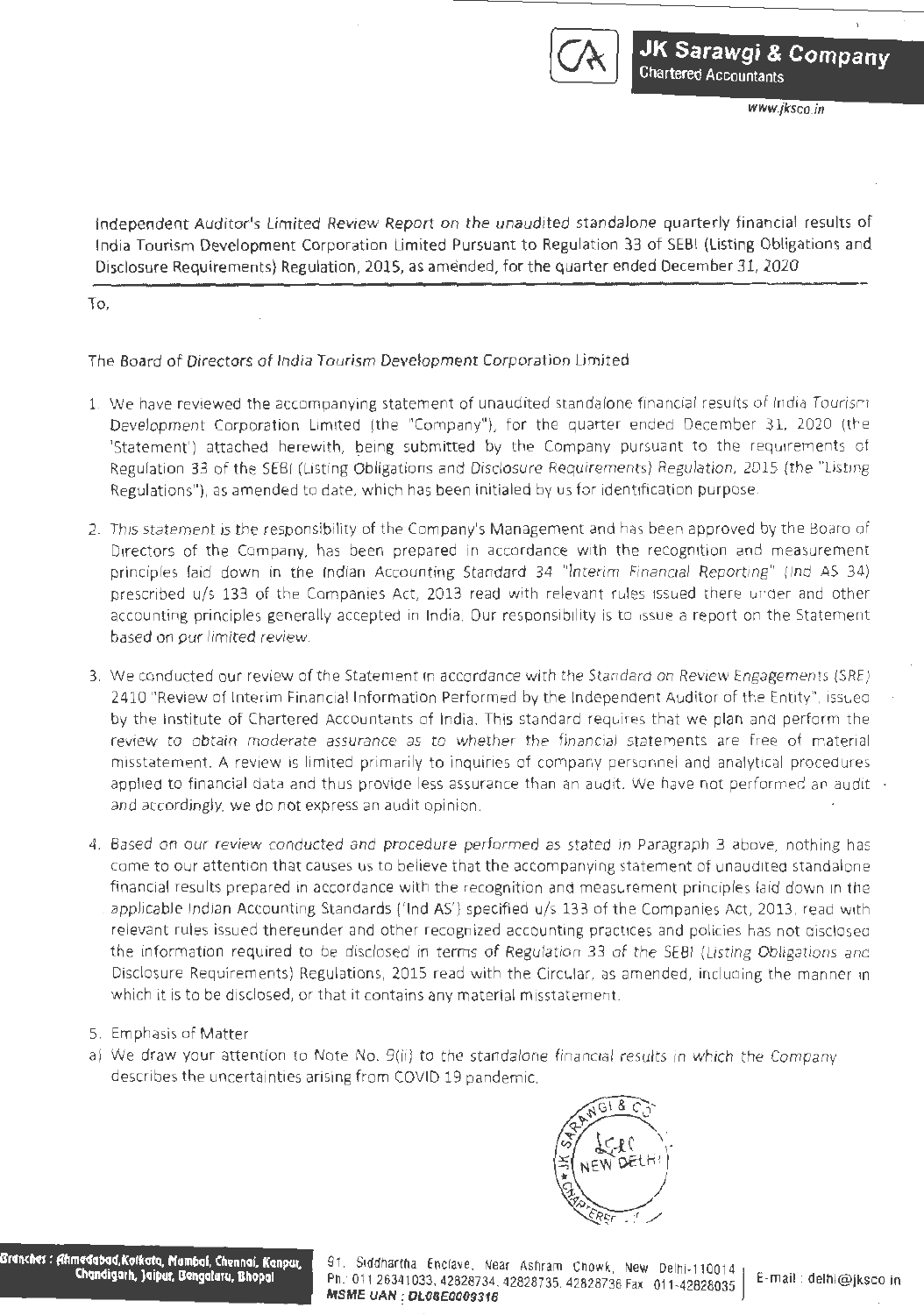b) We draw your attention to Note No. 4, 5, 6 & 7 to the standalone financial results in which the Company has disclosed the status of disinvestment/ divestment.

Our report is not modified in respect of the above matters.

- 6. Attention is drawn to the fact that the figures for the corresponding quarter ended September 30, 2020 and December 31, 2019 and nine months ended December 31, 2019, as reported in the Statement have been approved by the Parent's Board of Directors, but have not been subjected to limited review.
- 7. The accompanying Sfatement and other financial information includes:

The results of 28 units which reflect total revenue of INR 6370.04 lakhs, total net loss and total comprehensive loss of INR 5.87 lakhs for the quarter ended December 31, 2020, the interim financial results of these units has been reviewed by auditors of the unit whose reports have been furnished to us by the Management and our conclusion on the Statement, in so far 1t relates to the amounts and disclosures included in respect of these branches, is based solely on the reports of the auditors of the units and the procedures performed by us as stated in paragraph 3 above.

Our Report on the Statement is not modified in respect of above matters.

For JK Sarawgi and Company Chartered Accountants Firm's Registration Number: 006836C  $d$ stuandel $\infty$ (L.S. Khandelwal) Partner ~Membership No: 009878<br>UDIN: 24009878AAAAAK2135 Place: New Delhi Date: February 11th, 2021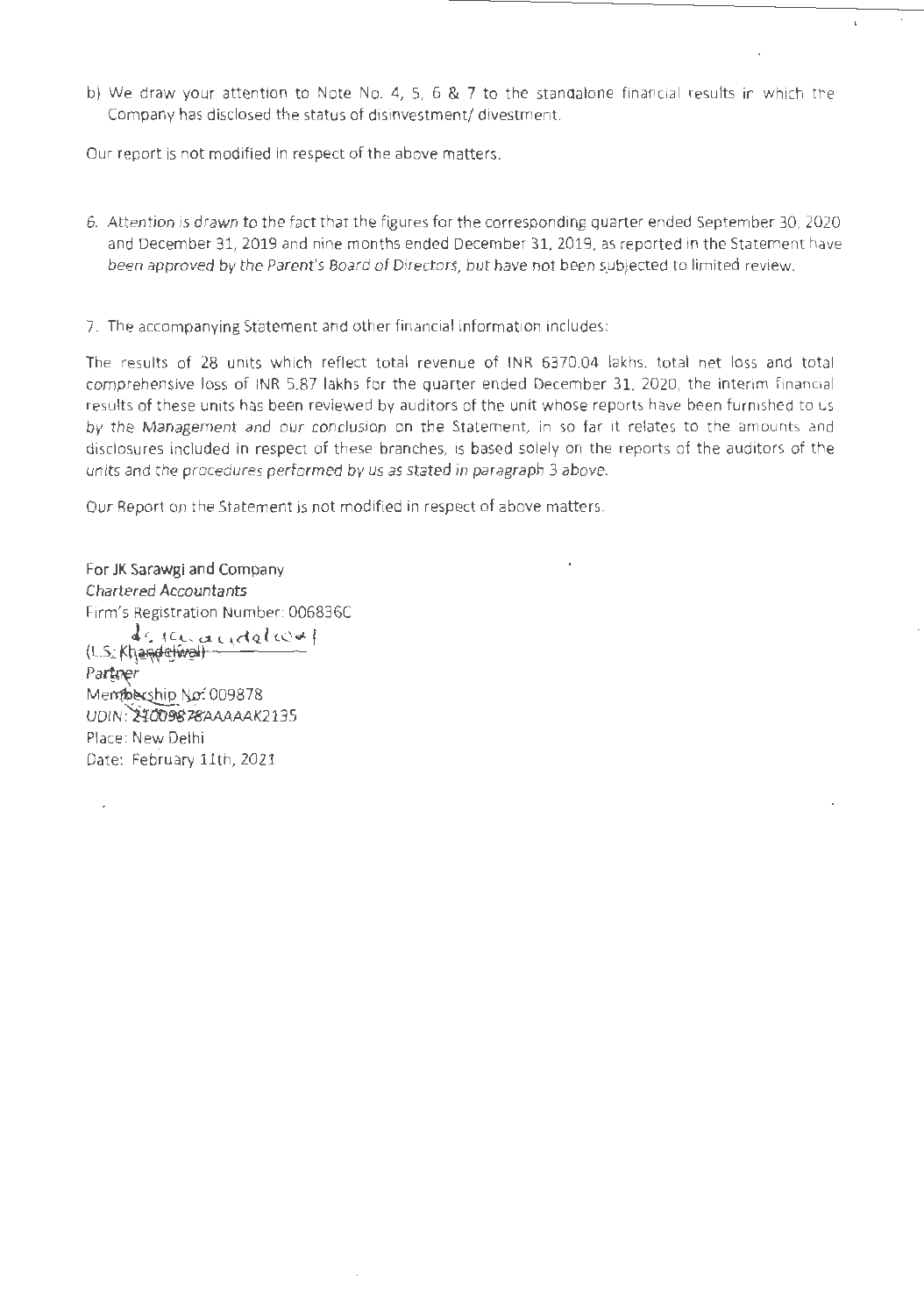# HOIA TOURISM DEVELOPMENT CORPORATION LTD.<br>Read. Office : Scope Complex. Core 8. 6th Floor, 7 Ladh! Road. New Delhi - 110003.<br>Telefax No. 011-24360249. Website - www.theashokoroup.com. CIN No. -174899011965600004363<br>Stateme

 $Z$  in Lakher

|              |                                                                                           | <b>STANDALOWE</b>         |                           |                           |                           |                           |                         |
|--------------|-------------------------------------------------------------------------------------------|---------------------------|---------------------------|---------------------------|---------------------------|---------------------------|-------------------------|
|              |                                                                                           |                           | <b>Quarter Ended</b>      |                           |                           | Nine Month Ended          | <b>Year Ended</b>       |
| SI.No.       | Particulars                                                                               | 31.12.2020<br>(Unaudited) | 30.09.2020<br>(Unaudited) | 31.12.2019<br>(Unaudited) | 31.12.2020<br>(Unaudited) | 31.12.2019<br>(Unaudited) | 31.03.2020<br>(Audited) |
|              |                                                                                           |                           |                           |                           |                           |                           |                         |
|              | <b>Revenue from Operations</b>                                                            | 4,346.51                  | 2,656.28                  | 10.335.67                 | 9,872.34                  | 34,571.95                 | 33,626,88               |
| $\mathbf{I}$ | Other Income                                                                              | 349.43                    | 309.25                    | 437.00                    | 968.52                    | 1,339.18                  | 2,122,15                |
| $\mathbf{H}$ | Total Income (I+II)                                                                       | 4,699.94                  | 2.067.53                  | 10,772.62                 | 10,860.86                 | 25,911.13                 | 35, 749.03              |
|              |                                                                                           |                           |                           |                           |                           |                           |                         |
| <b>N</b>     | Expenses<br>(a) Cost of materials consumed                                                | B28.10                    | 387.10                    |                           |                           |                           |                         |
|              | (b) Purchase of stock-in-trade                                                            | $\sim$                    |                           | 2,187.32                  | 1,210.08                  | 4.795.78                  | 6,442.06                |
|              |                                                                                           |                           |                           | $\overline{\phantom{a}}$  | $\overline{\phantom{a}}$  | $\overline{\phantom{a}}$  | 814.44                  |
|              | (C ) Changes in inventories of finished goods, work-in-progress and stock-in-trade        |                           |                           | $\overline{a}$            |                           |                           | (28.66)                 |
|              | (d) Employees benefit expenses                                                            | 2,653.54                  | 2,655.70                  | 3,053.55                  | 7,658.03                  | 8,469.76                  | 11,896.07               |
|              | (e) Finance Cost                                                                          | 24.28                     | 24.43                     | 18.50                     | 72.78                     | 71.23                     | 92,17                   |
|              | (f) Depreciation & amortisation expenses                                                  | 174.61                    | 154.09                    | 162.21                    | 490.64                    | 503,62                    | 720.38                  |
|              | (g) Other Expenditure                                                                     | 1,830.52                  | 1,683.79                  | 3,085.37                  | 5,336.19                  | 8,729.47                  | 11,963.83               |
| v            | Total Expenses (IV)<br>Profit/(loss) from Operations before exceptional items (iii-IV))   | 5,509.02                  | 4,805.11                  | 8,476.95                  | 14,764.68                 | 22,569.86                 | 31,900,08               |
| M            | Exceptional Items [Net Income/ (Expense)]                                                 | (213.08)<br>(37,09)       | (1, 837.58)<br>105.85     | 2,295.72<br>5.76          | (3, 903, 83)              | 3,341.27                  | 3,848.95                |
| VII          | Profit/(Loss) before tax (V+V!)                                                           | (850, 17)                 | (1, 731, 73)              | 2,301.47                  | 88.36<br>(3, 813, 47)     | 122.16<br>3,463,43        | 392.62<br>4,241,37      |
| <b>Viit</b>  | Tax expense                                                                               | $\overline{\phantom{a}}$  |                           |                           |                           |                           |                         |
|              | (a) Current Tax                                                                           | $\bullet$                 | $\sim$                    | 616.91                    | $\overline{\phantom{0}}$  | 870.84                    | 1,319.31                |
|              | (b) Tax Written Back (Previous Year)                                                      | $\overline{\phantom{a}}$  |                           | $\sim$                    |                           |                           | (192.74)                |
|              | (c) Deferred Tax                                                                          | 01,02                     | 150.15                    | 603.77                    | 162.88                    | 1,191.20                  | 529.13                  |
| $1\times$    | Net Profit/(Loss) from Continuing Operation after tax (VII-VIII)                          | (11.19)                   | (1, 881.86)               | 1,080.79                  | (3, 980.35)               | 1,401.38                  | 1,585.87                |
| $\mathbf x$  | Net Profit/(Loss) from Discontinued Operation                                             | (60.94)                   | 55.96                     | (69.62)                   | (228.20)                  | (285.92)                  | (556.11)                |
| ЖI           | Tax expense of Discontinued Operation                                                     | $\sim$                    | $\tilde{\phantom{a}}$     | (3.18)                    | $\overline{a}$            | (16.01)                   | (147.01)                |
| хи           | Net Profit/(Loss) from Discontinued Operation after tax (X-XI)                            | (60.94)                   | 55.94                     | (66.44)                   | (225.20)                  | (270.91)                  | (400.10)                |
| ХЩ           | Net Profit/(Loss) for the period (IX+XII)                                                 | (022.13)                  | (1, 125.02)               | 1,014.35                  | (4, 205.55)               | 1,130.47                  | 2,176.77                |
| XIV          | Other Comprehensive Income                                                                | $\sim$                    |                           |                           |                           |                           |                         |
|              | (I) Items that will not be Reclassified to Profit or Loss                                 | (103.08)                  | (70.55)                   | 12,66                     | 78.17                     | 37.98                     | (1,080,10)              |
|              | (ii) Income Tax relating to items that will not be Reclassified to Profit or Loss         | 29,73                     | 20.84                     | (6, 48)                   | (23.76)                   | (9.73)                    | 314.83                  |
|              | Other Comprehensive income for the Period                                                 | (72.35)                   | (50.81)                   | 6,17                      | 55.41                     | \$8.85                    | (763.57)                |
| xv           | Total Comprehensive Income for the Period (XIII+XIV)                                      | (1, 044, 48)              | (1, 013, 93)              | 1,020.52                  | (4,150.14)                | 1,158.72                  | 1,411.20                |
|              | Paid-Up Equity Share Capital (8,57,69,400 Equity Shares of Face Value ₹ 10 each)          | 6,576.84                  | 8.578.94                  | 8.876.94                  | 8,576.94                  | 8.676.94                  | 8.876.94                |
| <b>NX</b>    | Earnings per Equity Share (for continuing operations)<br>(of ₹ 10/- each (not annualised) |                           |                           |                           |                           |                           |                         |
|              | (a) Basic (in ₹)                                                                          | (1.15)                    | (2.35)                    | 1.27                      | (4.58)                    | 1.6T                      | 2.12                    |
|              | (b) Diluted (in ₹)                                                                        | (1, 15)                   | (2.25)                    | 1.27                      | (4.88)                    | 1.87                      | 212                     |
| <b>NVK</b>   | Earnings per Equity Share (for discontinued operations)                                   |                           |                           |                           |                           |                           |                         |
|              | (of ₹ 10/- each ( not annualised )                                                        |                           |                           |                           |                           |                           |                         |
|              | (a) Basic (in t)                                                                          | (0.07)                    | 0.06                      | (0.08)                    | (0.20)                    | (0.32)                    | (0.48)                  |
|              | (b) Diluted (in C)                                                                        | (0.07)                    | 0.08                      | (0.06)                    | (0.26)                    | (0.32)                    | (0,40)                  |
| <b>INVX</b>  | Earnings per Equity Share (for discontinued                                               |                           |                           |                           |                           |                           |                         |
|              | and continuing operations) (of ₹ 10/- each ( not annualised )                             | (1.23)                    |                           |                           |                           |                           | 1.64                    |
|              | (a) Basic ( $\ln t$ )<br>(b) Diluted (in C)                                               | (1.32)                    | (2.10)<br>(2.19)          | 1,19<br>7.19              | (4.84)<br>(4.84)          | 1.36<br>1.35              | 1.64                    |
|              | డి<br>(See accompanying notes)                                                            |                           |                           |                           |                           |                           |                         |
|              |                                                                                           | ەد                        |                           |                           |                           |                           |                         |
|              | $\sqrt{8}$<br>1.1<br>حن<br>$-1100$<br>R                                                   | ی                         |                           |                           |                           |                           |                         |

REW DE L'adwel for.

 $\sim$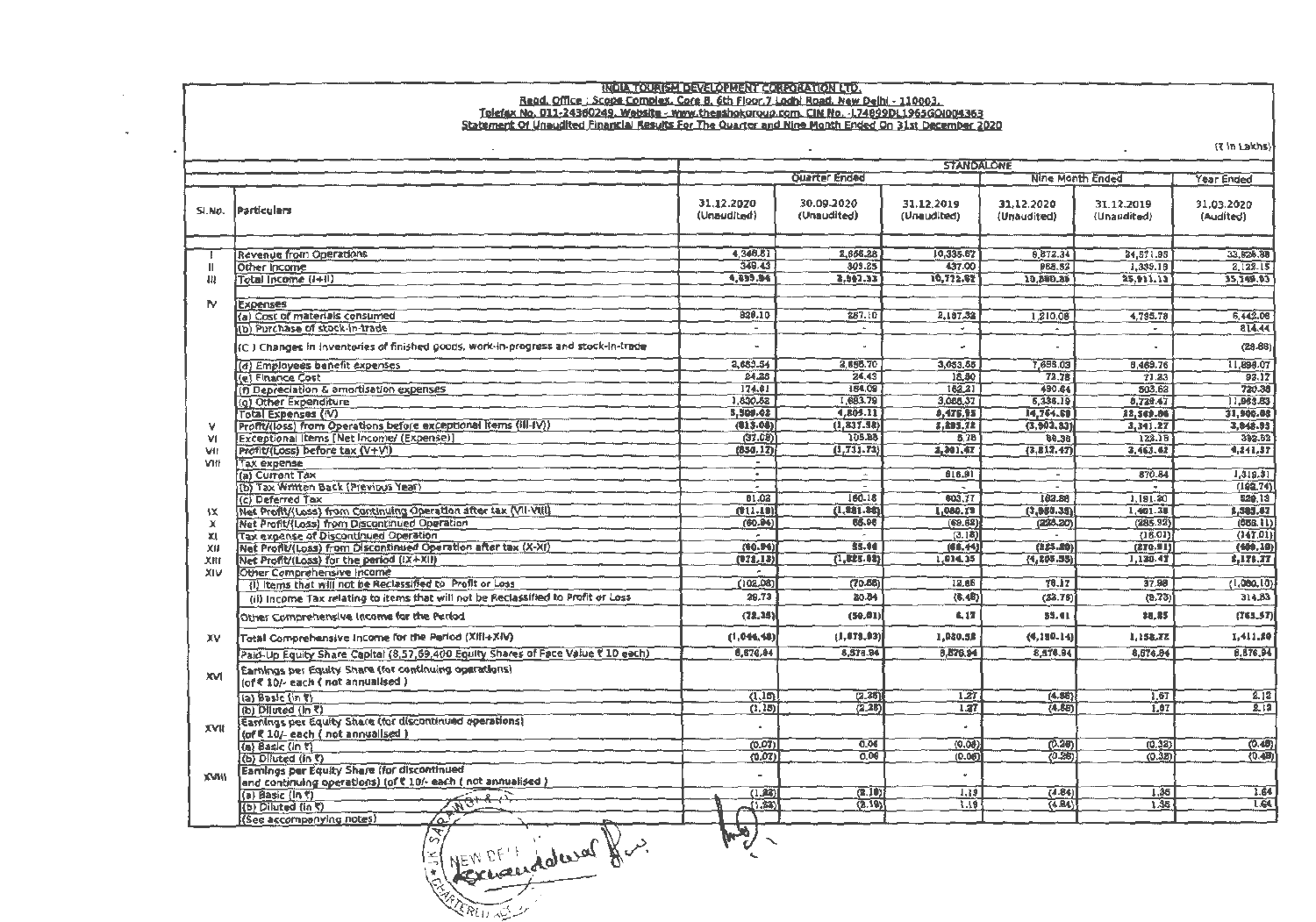## NDIA TOURISM DEVELOPMENT CORPORATION LTD.<br>Reporting of Segmant-wise Revasae, Resalts, Assats and Liabilities along with the suarissiv resalts

|                         |                                                                                     | (₹ in Lakhs)<br><b>STANDALONE</b> |                           |                           |                           |                           |                         |  |
|-------------------------|-------------------------------------------------------------------------------------|-----------------------------------|---------------------------|---------------------------|---------------------------|---------------------------|-------------------------|--|
|                         |                                                                                     |                                   | Year Ended                |                           |                           |                           |                         |  |
| SI.No.                  | <b>Particulars</b>                                                                  | 31.12.2020<br>(Unaudited)         | 30.09.2020<br>(Unaudited) | 31.12.2019<br>(Unaudited) | 31.12.2020<br>(Unaudited) | 31.12.2019<br>(Unaudited) | 31.03.2020<br>(Audited) |  |
|                         | Segment Revenue (Net sale/income)                                                   |                                   |                           |                           |                           |                           |                         |  |
| А                       | <b>Hotel Division</b>                                                               | 2,899.96                          | 2,155.54                  | 7,488.41                  | 7,646.37                  | 18,410.16                 | 24,702.47               |  |
| в                       | International Trade Division                                                        | 574.69                            | 335.78                    | 467.96                    | 1,074.94                  | 1,164.07                  | 1,647.34                |  |
| c                       | <b>Travels &amp;Tours</b>                                                           | 376.02                            | 60.40                     | 542.87                    | 466.30                    | 2,036.78                  | 2,942.92                |  |
| D                       | <b>Engg.Consultancy Projects</b>                                                    | 15.46                             | 17.25                     | 80.07                     | 32.72                     | 186.85                    | 516.61                  |  |
| E                       | Headquarter & Others (Event Management, Hospitality & Tourism Management Institute) | 831.80                            | 398.33                    | 3,223.34                  | 1,645.01                  | 4,214.96                  | 6,318.30                |  |
|                         | TOTAL                                                                               | 4,697.85                          | 2,947.30                  | 10,812.65                 | 10,864.34                 | 26,012.82                 | 36,127.64               |  |
|                         | Less: Inter-Segment Revenue                                                         |                                   |                           |                           |                           |                           |                         |  |
|                         | <b>Net Sales/Income from Operations</b>                                             | 4,697.85                          | 2,967.30                  | 10,812.65                 | 10,864.34                 | 26,012.82                 | 36,127.64               |  |
| $\overline{\mathbf{z}}$ | Segment Results (Profit/(Loss) before tax and interest)                             |                                   |                           |                           |                           |                           |                         |  |
| Ā                       | <b>Hotel Division</b>                                                               | (810.29)                          | (966.49)                  | 2,237.68                  | (3, 153.73)               | 3,579.20                  | 4,180.56                |  |
| в                       | International Trade Division                                                        | 177.19                            | 77.26                     | 108.80                    | 201.89                    | 178.18                    | 142.15                  |  |
| c                       | <b>Travels &amp;Tours</b>                                                           | (37.08)                           | (133.96)                  | 52.16                     | (389.21)                  | 60.62                     | (98.68)                 |  |
| D                       | Engg, Consultancy Projects and Creatives                                            | (86.18)                           | (60.46)                   | (83.55)                   | (212.49)                  | (248.12)                  | (32.77)                 |  |
| E                       | Headquarter & Others (Event Management, Hospitality & Tourism Management Institute) | (430.53)                          | (560.69)                  | (64.44)                   | (447.38)                  | (321.15)                  | (413.63)                |  |
|                         | <b>TOTAL</b>                                                                        | (88, 86)                          | (1, 651.34)               | 2,250.35                  | (3,969,89)                | 3,248.73                  | 3,777.63                |  |
|                         | Less: i) Interest                                                                   | 34.25                             | 24.43                     | 18,50                     | 72.78                     | 71.23                     | 83.17                   |  |
|                         | ii) Other Un-allocable Expenditure net off                                          | $\sim$                            | $\sim$                    | $\sim$                    | w.                        | $\overline{\phantom{a}}$  |                         |  |
|                         | iii) Un-allocable Income                                                            | $\sim$                            | $\sim$                    | ٠                         | $\sim$                    | ۰                         |                         |  |
|                         | <b>Total Profit Before Tax</b>                                                      | (911.11)                          | (1, 675, 77)              | 2,231.85                  | (4,042.67)                | 3,177.50                  | 3,685.46                |  |
| 3                       | <b>Segment Assets</b>                                                               |                                   |                           |                           |                           |                           |                         |  |
| 區                       | <b>Hotel Division</b>                                                               | 12,822.82                         | 13,568.74                 | 23,816.94                 | 13,822.82                 | 23,818.94                 | 14,248.60               |  |
| в                       | International Trade Division                                                        | 948.46                            | 857.82                    | 717.64                    | 948.46                    | 717.64                    | 923.28                  |  |
| c                       | <b>Travels &amp; Tours</b>                                                          | 2,712.54                          | 2,590.44                  | 4,108.36                  | 2,712.54                  | 4,108.36                  | 8,681.90                |  |
| D                       | <b>Engg Consultancy Projects</b>                                                    | 6,903.28                          | 5,509.18                  | 6,265.08                  | 6,903.28                  | 6,269.08                  | 524.29                  |  |
| Е                       | Headquarter & Others (Event Management, Hospitality & Tourism Management Institute) | 35,764.76                         | 36,291.33                 | 33,839.44                 | 35,764.76                 | 33,839.44                 | 41,763.86               |  |
|                         | <b>Total Segment Assets</b>                                                         | 59,151.86                         | 58,814.31                 | 68, 749.46                | 59,151.86                 | 68,749.46                 | 83,141.92               |  |
| $\blacktriangleleft$    | <b>Segment Liabilities</b>                                                          |                                   |                           |                           |                           |                           |                         |  |
| A                       | Hotel Division                                                                      | 15,828.94                         | 16,106.89                 | 20,251.56                 | 15,826.94                 | 20,251.56                 | 14,890.13               |  |
| в                       | International Trade Division                                                        | 759.66                            | 847.70                    | 539.48                    | 759.66                    | 539.48                    | 528.06                  |  |
| c                       | <b>Travels &amp; Tours</b>                                                          | 3,059.13                          | 2,898.14<br>5,635.50      | 4,047.72                  | 3,059.13                  | 4,047.72                  | 3,269.14                |  |
| D                       | Engg, Consultancy Projects                                                          | 7,115.79                          |                           | 6,513.20                  | 7,115.79                  | 6,813.20                  | 5,779.31                |  |
|                         | Headquarter & Others (Event Management, Hospitality & Tourism Management Institute) | 1,774.68                          | 1,817.63                  | 3,034.41                  | 1,774.68                  | 3,034.41                  | 3,800.11                |  |
|                         | Total Segupent Liabilities                                                          | 78,538.20                         | 27,305.56                 | 34,386.37                 | 28,538.20                 | 34,386.37                 | 28,346.75               |  |
|                         | J,<br>6<br>$n \in \mathbb{N}$ DE1 H1 $\leq n$<br>×                                  |                                   |                           |                           |                           |                           |                         |  |

REW DELHI ( Rever)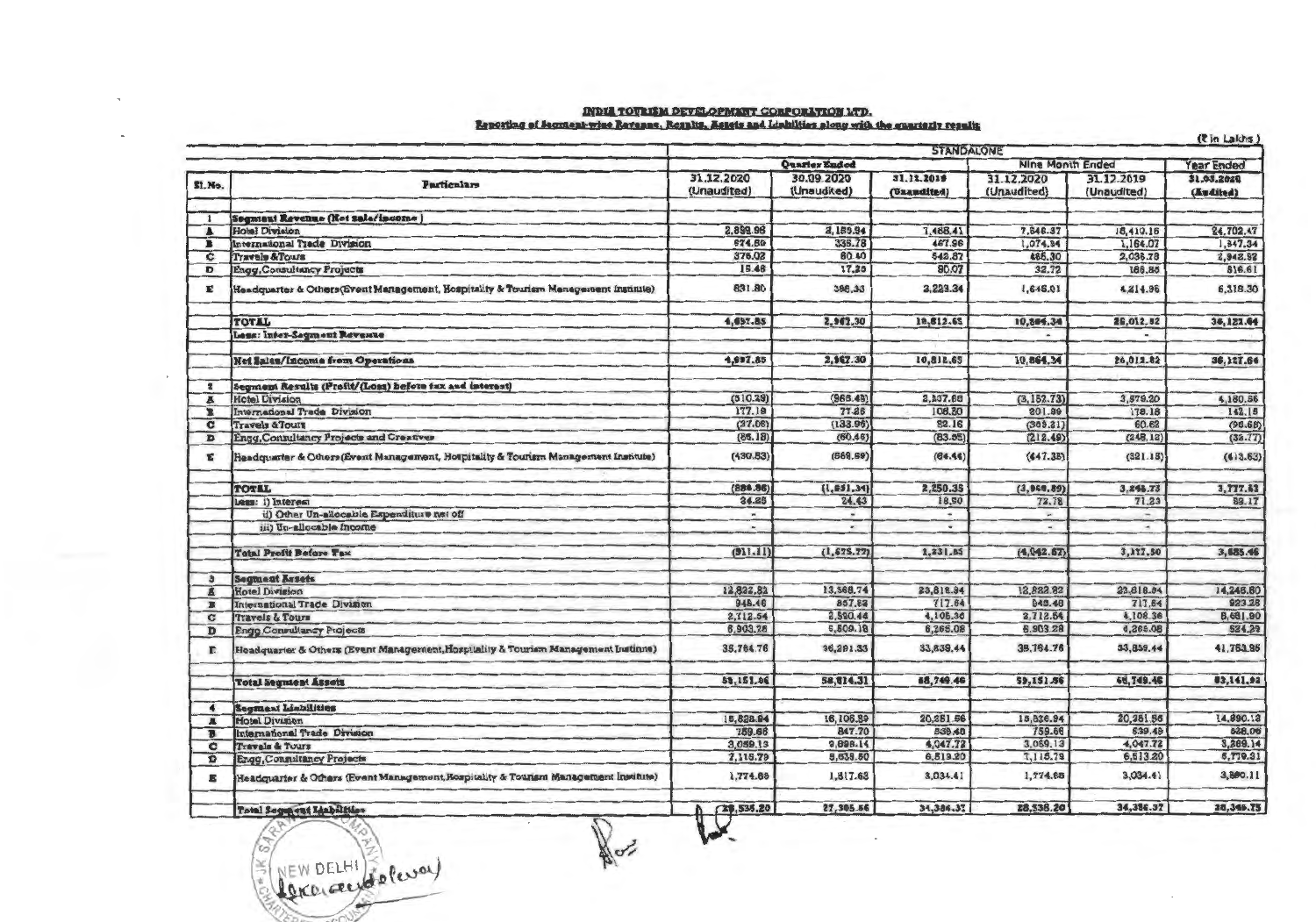## Notes:

- $\mathbf{r}$ The Standalone Financial Results for the Quarter ended December 31, 2020 are as per the notified Indian Accounting Standards (Ind AS) under the Companies (Indien Accounting Standards) Rules, 2015 (as amended) under Section 133 of the Companies Act, 2013. These Standalone Financial Results including report on Operating Segment ware reviewed by the Audit Committee, and were approved by the Board of Directors, in their respective meetings hald on Fabruary 11, 2021.
- 2 M/s J.E. Sarawut & Co., Chartered Accountants (Statutory Anditor) have carried out the limited review of these financial results as required under Regulation 33 of the Securities and Exchange Board of India (Listing Obligations and Disclosure Requirement) Requlations, 2016.
- 3 Pursuant to Taxation (Amendment) Ordinance 2019, the domestic companies have the option to pay corporate income tax @ 23% plus applicable surcharge and cass (New Tax Rate) subject to cartain conditions. However, the company has opted to continue with the old tax structure.
- $\sim$ Purmant to a decision of the Government of India, it was decided that the Ministry of Touriam will examine the proposal for Sala/ Lease of Hotel Properties of the Company including Properties of Subsidiary Companies. In the cases where Hotel properties are located on State Covt Lessed Land and the State is reluctant to extend the lease and allow it to be sub-leased to the private party, then the property may be offered to the State Govt at its officially valued price. According to this decision the process of disinvestment is carried on as under:

#### Barriott in Hotel Ashak:

DIPAM has appointed Consultant/ Advisor to explore the possibilities of giving Hotel Ashok on Operation & Management (O&M)/ Sub-leasing and optimum utilisation of vacant/ unused land in Hotel Ashok-Samusi Complex.

b. Hotel lannath:

Ministry of Tourism (MoT) has communicated vide their letter dtd. june 14, 2017 to ITDC that "the Cabinet Committee on Economic Affairs (CCEA) in its meeting held on May 24, 2017, has in-principle approved the proposal of the MoT for transferring the property of Hotel Janpath (Managed Property aince owned by MoUD) to the Ministry of Urban Development (MoUD) and for compensating HDC for loss of business opportunity with disputed liability to be sorted out." The final amount of compensation for loss of business opportunity is under consideration in McT.

The operations of Janpath Hotel, New Delki was closed on October 31, 2017 and Land & Building of the Hotel has heen handover to MoHUA (erstwhile MoUD) on May 16, 2019.

c. Kori Restaurant:

The operation of Kosi Rastaurant, a managed unit of the Company has been closed on October 31, 2017. The Ministry of Tourism (MoT) has been requested to take possession of the Restaurant building. In response MoT requested ITDC for exploring possibilities for making it operational. ITDC indicated the requirement for engagement of consultant for the same. ITDC has been saked to submit a plan and to indicate featibility and vability in of the project. ITDC sent the proposal to MoT on April 20, 2020 for the engagement of Consultant through listed antities of DIPAM. During September, 2020 through limited tander ITDC requested the Consultants (suggested by MoT) to quote for feasibility report. Draft RFP is under preparation,

## d. Hotel Kalinga Ashok, Bkuvaneshwar:

The process of disinvestment is guing on in respect of Hotel Kalinga Ashok, Bhuvaneahwar.

## e. Investment in Subsidiary Commanies:

The process of disinvestment/ divertment is going on In respect of: Hotel Pondicherry Ashok, Puducherry: Hotel Nealanchal Ashok, Puri and incomplete Hotel Project - Hotel Anandpur Sakib, Anandpur Saltib.

## f. Investment in Hotal Ranchi Ashok, Ranchi (RABRCL) - Subsidiary Company:

MoU for transfer of 81% againy stake of ITDC in RABHCL to Govt, of Jharkhand signed on November 34, 2020, Consideration for an amount of 7842.81 lakh has been received on December 28, 2020, however the VRS amount and outstanding daes of employees of RABHCL are vet to be received. Meanwhile, Draft Cabinet Note for taking sporoval of CCEA in this regard was sent to Ministry of Tourism OdoT).

5 Hotel Jammu Ashok:

A hotel unit of ITDC was on the land leased out by the Government of J&E which expired in 2010. ITDC had been following up the State Government for renewal of lease. ITDC had received letter dated. March 20, 2020 from the Government of J&K informing non-renewal of lease in favour of ITDC and to resume the land. HDC Board in the meeting dated May 27, 2020 has decided to close the operations of the Hotel Jammu Ashok. The operations of the hotel was closed w.a.i. June 17, 2020 and accordingly considered as a part of Discontinued Operations. Tangible Assets at the Unit as considered as Non-Current Assets Hald for Sala.

Parther, with the approval of Competent Authority, VES amounting to ₹ 106.60 Lakhs is paid to four amployees of Hotal Jamma Ashok (who opted for VES Scheme) and considered as part of Discontinued Operations for the Phuncial Results of period anded December 31, 2020.

## 6 ITDC's merger with Kumarakruppa Frontier Hotels Pvt. Ltd.:

ITOC Board in its meeting held on December 12, 2019 has accorded in-principal approval to the marger of Kumarakruppa Frontier Hotels Pvt. Idd. (EFHPL) with ITDC. ITDC has requested Ministry of Tourism (MoT) vide letter diaed December 30, 2019 to consider the proposal for onward approvals from DPAM, Ministry of Finance/ CCEA, etc.

## 7 Suspension of ITDO's units operation;

The operations of the TDC Unit, i.e., ATA Mumbai have been suggended w.e.f. june 1, 2020 and accordingly considered as part of Discontinued Operations.

الأرابين وترا Showdelysy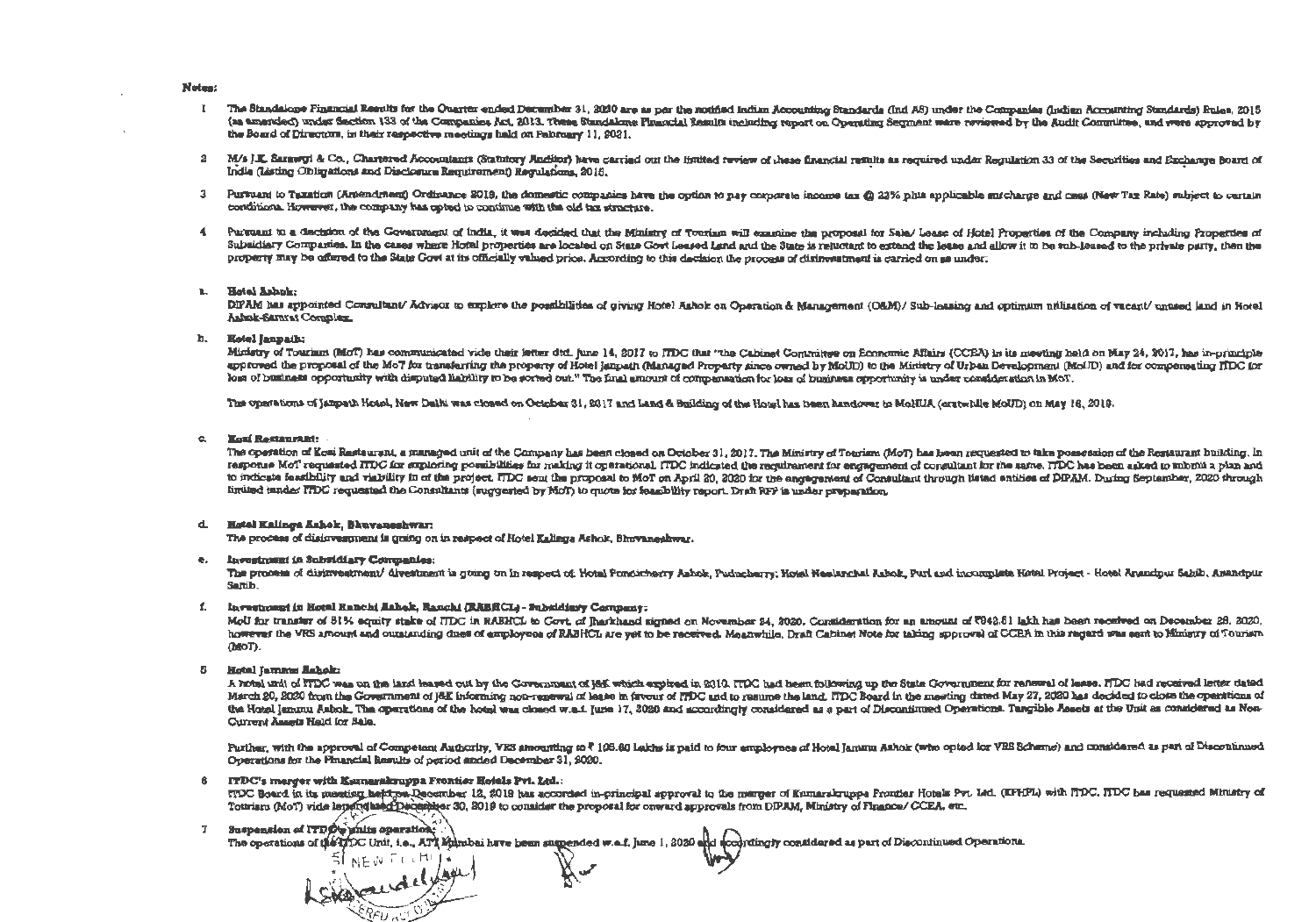- Interest Income on Loans given to Subsidiary Companies has not been considered for the period under audit, on account of uncertainity. Expert opinion on the matter is also swaited. 8
- в. Impact due to Covid-19:

i). The World Health Organization declared the Covid-19 outbreak as a pandemic on 11th March 2020, leading to saties of measures by countries acrors the world to contain the spreed of the virus. India responded by imposing a nationwide-lockdown on March 24, 2020. The process of lifting of lockdown in various states has eince started in phases, affective june 1, 3020, quided by the decision of Central Government and individual states. Parmission for re-opening of Hotels has been given, w.e.f. August 21, 2020 by the State Government of Dalhi.

During the period March 2020 to August 2020 there were no operational activity in hotal, flight & cargo operations, duty free shops, event management, hospitality institute etc., which affected business at our hotels and others operations across India. During this Covid period, ITDC provided 1,600 food packets per day (approx) to Dalhi Administration, AIMS and other hospitals under CSR activity amounting to Rz, 63,27 Lakhs (approx.). ITDC also provided accommodation facility to questa during the month of May 2020 and hine 2020 under Vande Bharat Scheme as per the Government omdelines and generated revenue amounting to Rs. 16.70 lakhs.

ii). Private Idcancees of Hotel and Catering Units of ITDC, i.e., Hotel Ashok (New Delhi), Hotel Samrat (New Delhi) and Taj Restaurant (Agra) had made request for waiver of licence fees for the lockslown period.

Keeping in mind the business scenario and considering the impact on cash flow, hills were not qenerated against most of the Private Licensees amounting to  $\overline{51,968.00}$  lakh upto December, 2020 and bence, not considered in the Financial Results.

iii). The Management's priority in dealing with the exceptional challenges posed by COVID-19 has been to ensure the safety of its quests and employees, support suppliers and heeping the supply operational for essential supplies.

The Management has also assessed the potential impact of Covid-13 on the carrying value of property, plant & equipment, intangible assets, investments, trade receivables, inventories, and other current assets appearing in the financial statements of the Company and has performed sensitivity analysis on the assumptions used and based on current indicators of future economic conditions, expects to recover the carrying amounts of these assets. The impact of COVID-19 may be different from that estimated on the date of approval of these financial statements and the Management will continue to closely monitor any material changes to future economic conditions.

In daveloping the assumptions relating to the possible future uncertaintles in the global economic conditions because of this pandemic, the Management has considered the impact from a prolonged lockdown aircation; travel restrictions being continued to be imposed by India and other countries even after lifting of the lockdown, quests postponing their discretionary spending, continued restrictions on the number of domestic and international flights, internal and external information available up to the date of approval of these financial statements including credit reports and economic hrecasts.

The Company witnessed lower revenues due to the lockdown imposed during the first six months of the year. With the unlocking of restrictions, all the business units have been opened and business is expected to cradually improve across all units.

- 10 The Company identifies suppliers requirered under the MSME Act. 2006, by obtaining confirmation from all suppliers at the time of tender and information has been collated only to the extent of information received.
- II Earning per share is not annualised for the quarter ended December 31, 2020, September 30, 2020, and December 31, 2019.
- 12 Figures of the previous reporting periods have been re-grouped / re-classified wherever necessary to correspond with the figures of the carrent reporting period.

Date: 11.02.2021 Place: New Dalhi

soble deepth fand

(Subhadeepta Paul) **Chief Financial Offices** 

Director (Commercial & Marketing)

For India Tourism Development Corporation Limited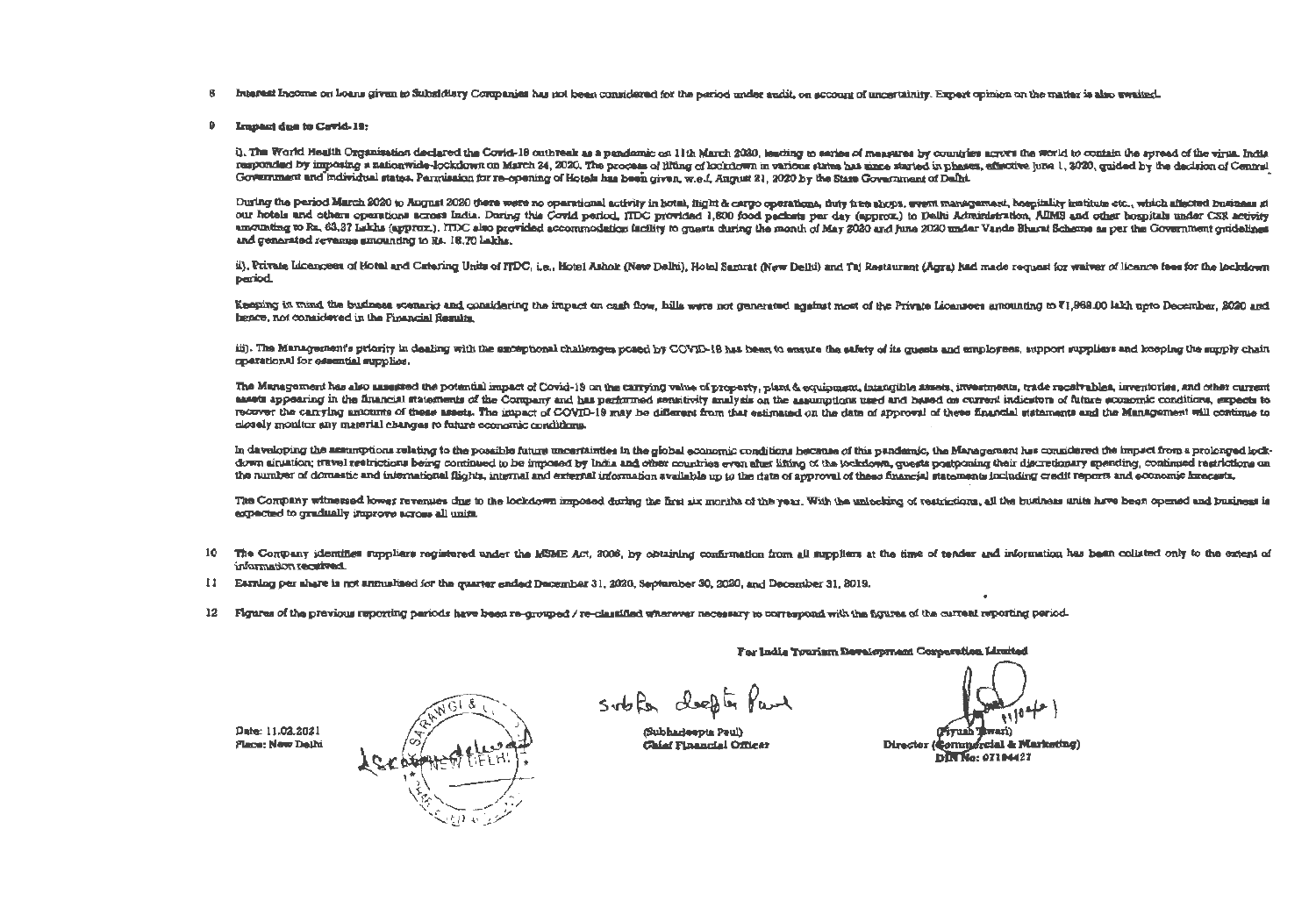

Independent Auditor's Limited Review Report on the unaudited consolidated quarterly financial results of India Tourism Development Corporation limited Pursuant to Regulation 33 of SEBI (listing Obligations and Disclosure Requirements) Regulation, 2015, as amended, for the quarter ended December 31, 2020

## To,

The Board of Directors of India Tourism Development Corporation Limited

- 1. We have reviewed the accompanying statement of unaudited consolidated financial results of India Tourism Development Corporation Limited (the 'Parent') and its four subsidiaries (the Parent and its subsidiaries together referred to as the 'Group') and its share of net profit after tax and total comprehensive income for the quarter ended December 31, 2020 (the 'Statement'), attached herewith, being submitted by the Company pursuant to the requirements of Regulation 33 of the SEBI {listing Obligations and Disclosure Requirements) Regulation, 2015, as amended to date (the "Listing Regulations"), which has been initialed by us for identification purposes.
- 2. This statement is the responsibility of the Parent's Management and has been approved by the Parent's Board of Directors, has been prepared in accordance with the recognition and measurement principles laid down in the Indian Accounting Standard 34 "Interim Financial Reporting" (Ind AS 34'), prescribed u/s 133 of the Companies Act, 2013, and other accounting principles generally accepted in India. Our responsibility is to issue a report on the Statement based on our limited review.
- 3. We conducted our review of the Statement in accordance with the Standard on Review Engagements (SRE) 2410 "Review of Interim Financial Information Performed by the Independent Auditor of the Entity", issued by the Institute of Chartered Accountants of India. A review of Interim Financial Information consists of making inquiries, primarily of persons responsible for financial and accounting matters, and applying analytical and other review procedures. A review is substantially less in scope than an audit conducted in accordance with the Standards on Auditing and consequently, does not enables us to obtain assurance that we would become aware of all significant matters that might be identified in an audit. Accordingly, we do not express an audit opinion.

We also performed procedures in accordance with the circular issued by the SEBI under Regulation 33 (8) of the SEBI (Listing Obligations and Disclosure Requirements) Regulations, 2015, as amended, to the extent applicable.

- 4. Based on our review conducted and procedure performed as stated in Paragraph 3 above and based on the considerations of the review reports of other auditors referred to in Paragraph 6 below, nothing has come to our attention that causes us to believe that the accompanying Statement, prepared in accordance with the recognition and measurement principles laid down in the aforesaid Indian Accounting Standards and other accounting principles generally accepted in India, has not disclosed the information required to be disclosed in terms of Regulation 33 of the SEBI (listing Obligations and Disclosure Requirements) Regulations, 2015, as amended, including the manner in which it is to be disclosed, or that it contains any material misstatement.
- 5. The Statement includes results of the following entities:

| Serial No. Name of the Entity                | Relationship        |
|----------------------------------------------|---------------------|
| Ranchi Ashok Bihar Hotel Corporation Limited | Subsidiary (51%)    |
| Utkal Ashok Hotel Corporation Limited        | Subsidiary (91.54%) |
| Punjab Ashok Hotel Company Limited           | Subsidiary (51%)    |
| Pondicherry Ashok Hotel Corporation Limited  | Subsidiary (51%)    |



**Drcmchqs : Ahmedabod,Kolkata, Mumbai, Chennal, Kanpur. Chandigarh. Jaipur, Dengaluru, Bhopal** 

91. Siddhartha Enclave, Near Ashram Chowk, New Delhi-110014 Ph: 011 26341033, 42828734, 42828735. 42828736 Fax: 01 1-42828035 E-mail : delhi@jksco.in **MSME UAN :** OL08E0009318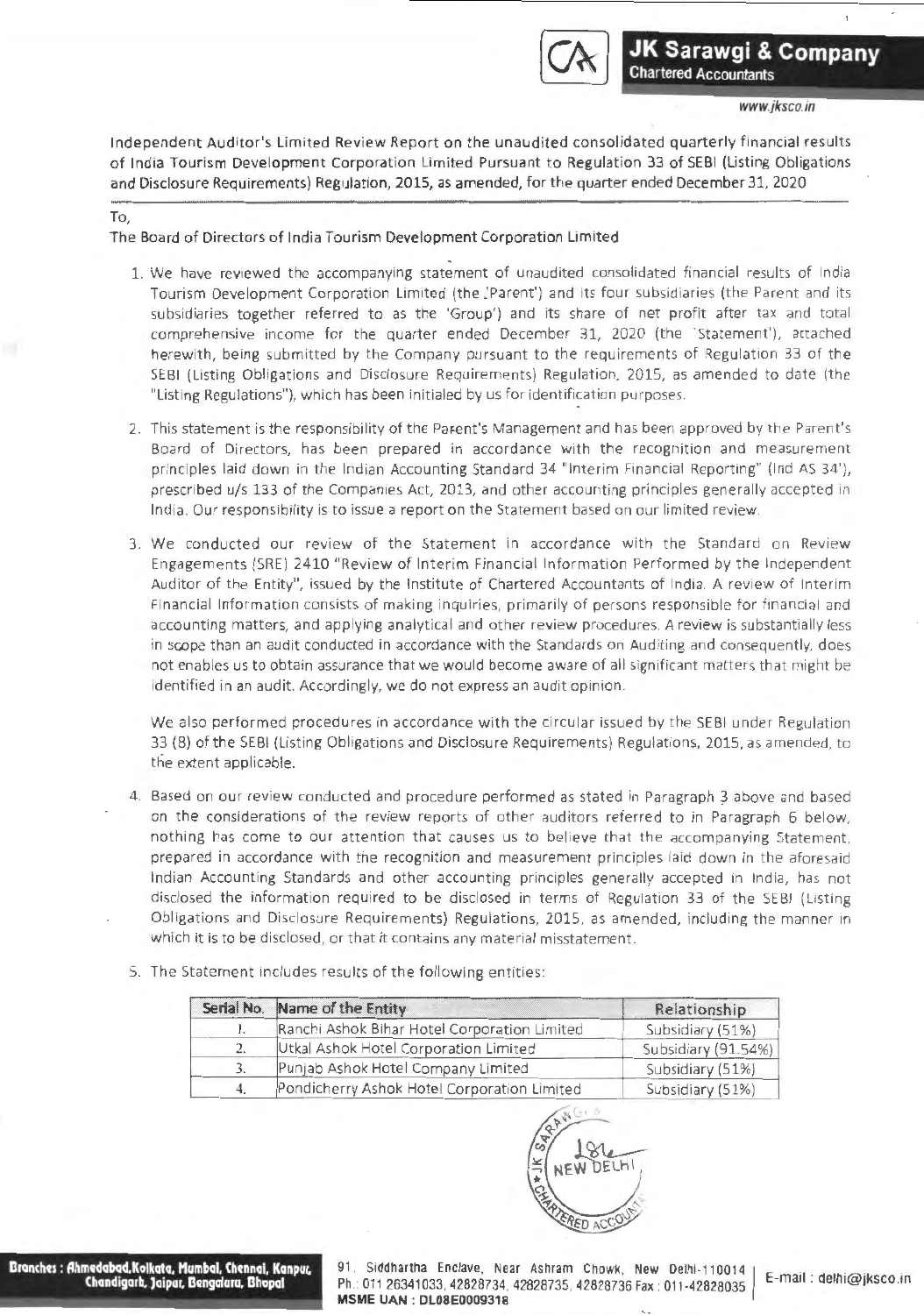- 6. Emphasis of Matter
	- a. We draw your attention to Note No. 9(ii) to the consolidated financial results in which the Company describes the uncertainties arising from COVID 19 pandemic.
	- b. We draw your attention to Note No. 5, 6, 7 & 8 to the consolidated financial results in which the Company has disclosed the status of disinvestment/ divestment.

Our Report is not modified in respect of the above matters.

- 7. Attention is drawn to the fact that the consolidated figures for the corresponding quarter ended September 30, 2020 and December 31, 2019 and nine months ended December 31, 2019, as reported in the·statement have been approved by the Parent's Board of Directors, but have not been subjected to limited review.
- 8. The accompanying Statement and other financial information includes:
	- a. the results of the Parent includes results of 28 units which reflect total revenue of INR 6370.04 lakhs, total net loss and total comprehensive loss of INR 5.87 lakhs for the quarter ended December 31, 2020, the interim financial results of these units has been reviewed by auditors of the unit whose reports have been furnished to us by the Management and our conclusion on the Statement, in so far it relates to the amounts and disclosures included in respect of these units, is based solely on the reports of the auditors of the units and the procedures performed by us as stated in paragraph 3 above.
	- b. the result of one subsidiary included in the consolidated unaudited financial results, whose result reflect total revenue of INR 96.32 lakhs, total net loss of INR 136.48 lakhs and total comprehensive loss of INR 148.79 lakhs for the quarter ended December 31, 2020, as considered in the unaudited consolidated financial results. This interim financial results have been reviewed by other auditors whose report has been furnished to us by the management and our conclusion on the consolidated financial statements, in so far as it relates to the amounts and disclosures included in respect of this subsidiary, is based solely on report of other auditor and the procedure performed by us as stated in paragraph 3 above.
	- c. the results of three subsidiaries which have not been reviewed by their respective auditors, whose interim financial results reflect total revenue of INR 5.35 lakhs, total net loss of INR 216.43 lakhs and total comprehensive loss of INR 215.07 lakhs, for the quarter ended 31<sup>st</sup> December, 2020, as considered in the unaudited consolidated financial results. These un-reviewed interim financial results have been approved and furnished to us by the Parent's Management and our.conclusion on the Statement, in so far as it relates to the affairs of the aforesaid subsidiaries, is based solely on such un-reviewed interim financial results. According to information and explanations given to us by the Parent's management, these un-reviewed interim financial results of the aforesaid subsidiaries included in these unaudited consolidated financial results, are not material to the group.

Our Report on the statement is not modified in respect of the above matters.

For JK Sarawgi and Company Charter Charter Firm & Registration Number: 006836C LEokingisidelumi NEW DELHI handelwal)  $(T\mathcal{R})$ Pari Member 44447.009878 UDIN: 21009878AAAAAK2135 Place: New Delhi Date: February 11<sup>th</sup>, 2021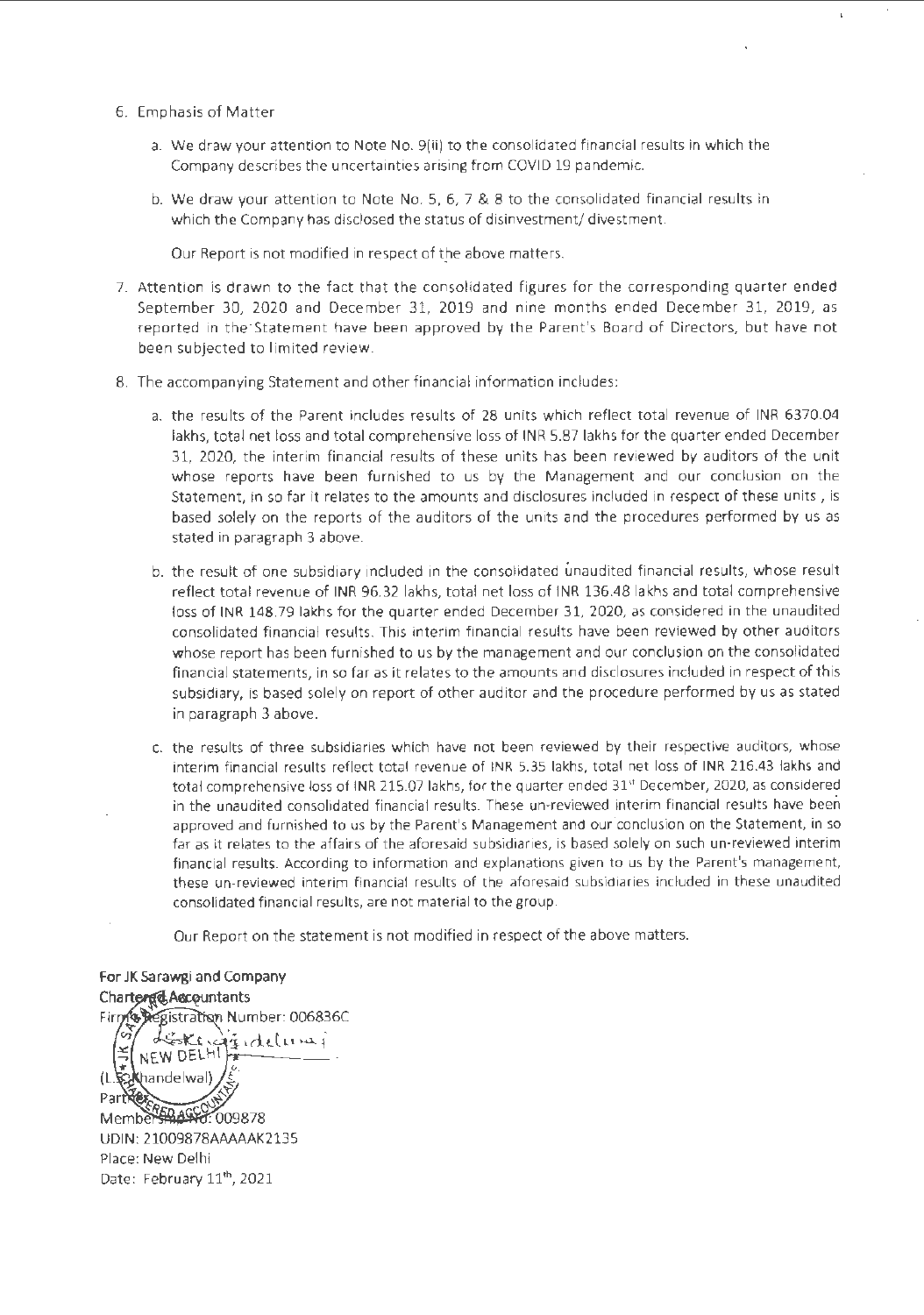|             | Telefax No. 011-24360249, Website - www.theashokgroup.com, CIN No. -L74899DL1965GOI004363<br>Statement Of Consolidated Unaudited Financial Results For The Quarter and Nine Month Ended 31st December, 2020 |                           |                           |                           |                           |                           |                         |
|-------------|-------------------------------------------------------------------------------------------------------------------------------------------------------------------------------------------------------------|---------------------------|---------------------------|---------------------------|---------------------------|---------------------------|-------------------------|
|             |                                                                                                                                                                                                             |                           |                           |                           | <b>CONSOLIDA (ED)</b>     |                           | (C in Lakhs)            |
|             |                                                                                                                                                                                                             |                           | <b>Quarter Ended</b>      |                           | Nine Month Ended          |                           | Year Ended              |
| SLIKO.      | <b>Particulars</b>                                                                                                                                                                                          | 31.12.2020<br>(Unaudited) | 20.09.2020<br>(Unaudited) | 31.12.2019<br>(Unaudited) | 31.12.2020<br>(Unaudited) | 31.12.2019<br>(Unaudited) | 31.03.2020<br>(Audited) |
|             | <b>Revenue from Operations</b>                                                                                                                                                                              | 4.421.69                  | 2,667.85                  | 10,514.08                 | 9,967.57                  | 25,027.75                 | 34,228.14               |
| и           | Other Income                                                                                                                                                                                                | 351.21                    | 311.59                    | 435.94                    | 993.99                    | 1,339.39                  | 2,130.15                |
| Ħ           | Total Income (I+II)                                                                                                                                                                                         | 4.772.90                  | 2,979.44                  | 10,950.02                 | 10,961.56                 | 26,367.14                 | 36,356.29               |
| IV          | Expenses                                                                                                                                                                                                    |                           |                           |                           |                           |                           |                         |
|             | (a) Cost of materials consumed                                                                                                                                                                              | 835.59                    | 291.00                    | 2,234.20                  | 1.227.33                  | 4,876.69                  | 6,556.70                |
|             | (b) Purchase of stock-in-trade                                                                                                                                                                              | ×                         | ÷                         |                           | $\sim$                    |                           | 814.44                  |
|             | (C ) Changes in inventories of finished goods, work-in-progress and stock-in-trade                                                                                                                          |                           |                           | $\overline{\phantom{a}}$  |                           | ٠                         | (28.86)                 |
|             | (d) Employees benefit expenses                                                                                                                                                                              | 2,734.68                  | 2,735.35                  | 3,119.43                  | 7,894.83                  | 8,649.96                  | 12,287.83               |
|             | (e) Finance Cost                                                                                                                                                                                            | 26,21                     | 26.40                     | 20.78                     | 78.66                     | 76.76                     | 100.05                  |
|             | (f) Depreciation & amortisation expenses                                                                                                                                                                    | 181.63                    | 159.46                    | 167.80                    | 511.35                    | 520.19                    | 751.11                  |
|             | (g) Other Expenditure                                                                                                                                                                                       | 1,882,33                  | 1,700.51                  | 3.152.65                  | 5,434.31                  | 9,061.92                  | 12,378.68               |
|             | <b>Total Expenses (IV)</b>                                                                                                                                                                                  | 5,660.44                  | 4,912.72                  | 8,694.86                  | 15,146.50                 | 23,185.52                 | 32,658.95               |
|             | Profit/(loss) from Operations before exceptional items (III-IV))                                                                                                                                            | (887.54)                  | (1, 933, 28)              | 2,255.16                  | (4, 184.94)               | 3,181.62                  | 3,497.34<br>394.65      |
| vi          | Exceptional Items [Net Income/ (Expense)]                                                                                                                                                                   | (37.09)<br>(924.63)       | 108.85<br>(1, 827.43)     | 5.73<br>2,260.89          | 86.36<br>(4,098,58)       | 124.15<br>3,305.77        | 3,891.99                |
| VII<br>VIII | Profit/(Loss) before tax (V+VI)                                                                                                                                                                             |                           |                           |                           |                           |                           |                         |
|             | <b>Tax expense</b><br>(a) Current Tax                                                                                                                                                                       |                           |                           | 616.91                    | $\omega$                  | 870.84                    | 1,319.31                |
|             | (b) Tax Written Back (Previous Year)                                                                                                                                                                        | ×.                        | $\sim$                    | $\bullet$                 | $\overline{a}$            |                           | (182.74)                |
|             | (c) Deferred Tax                                                                                                                                                                                            | 59.06                     | 148 20                    | 603.09                    | 157.01                    | 1,189.42                  | 521.30                  |
| 以           | Net Profit/(Loss) from Continuing Operation after tax (VII-VIII)                                                                                                                                            | (983.69)                  | (1, 975.63)               | 1,040.89                  | (4, 255.59)               | 1,245.51                  | 2,244.12                |
| x           | Net Profit/(Loss) from Discontinued Operation                                                                                                                                                               | (60.94)                   | 55.96                     | (69.52)                   | (235.20)                  | (285.92)                  | (556.11)                |
| DC.         | <b>Tax expense of Discontinued Operation</b>                                                                                                                                                                |                           |                           | (3.18)                    |                           | (15.01)                   | (147.01)                |
| XII         | Net Profit/(Loss) from Discontinued Operation after tax (X-XI)                                                                                                                                              | (00.94)                   | 55.96                     | (66.44)                   | (225, 20)                 | (270.91)                  | (409.10)                |
| XIII        | Net Profit/(Loss) for the period (IX+XII)                                                                                                                                                                   | (1,044.63)                | (1, 919.67)               | 974.45                    | (4, 480.79)               | 374.60                    | 1,835.02                |
| XIV         | Share of Profit/(Loss) of Associates and Joint Venture                                                                                                                                                      | 41.47                     | 73.64                     | 26.46                     | 174.69                    | 111.34                    | 179.80                  |
| xv          | Profit after taxes, Share of Profit/(Loss) of Associates and Joint Venture (XIV + XIII)                                                                                                                     | (1,003.16)                | (1, 846.03)               | 1,000.91                  | (4, 306, 10)              | 1,085.94                  | 2,014.82                |
| XIV         | Other Comprehensive Income                                                                                                                                                                                  |                           |                           |                           |                           |                           |                         |
|             | (I) Items that will not be Reclassified to Profit or Loss                                                                                                                                                   | (106.81)                  | (76.10)                   | 12,10                     | 64.53                     | 36,32                     | (1,094.74)              |
|             | (ii) income Tax relating to items that will not be Reclassified to Profit or Loss                                                                                                                           | 30.83                     | 21.43                     | (6.44)                    | (20.07)                   | (9.82)                    | 314.53                  |
|             | Other Comprehensive Income for the Period                                                                                                                                                                   | (75.98)                   | (53.67)                   | 5.66                      | 44.46                     | 26.80                     | (780.21)                |
| XV          | Total Comprehensive Income for the Period (XIV+XV)                                                                                                                                                          | (1,079,14)                | (1, 699.70)               | 1,006.57                  | (4, 261.64)               | 1,112.24                  | 1,234.61                |
| <b>XVI</b>  | Profit for the Period attributable to:                                                                                                                                                                      |                           |                           |                           |                           |                           |                         |
|             | Owners of the parent                                                                                                                                                                                        | (1, 120.61)               | (1, 973.34)               | 1,033.03                  | (4, 438.33)               | 1,224.08<br>(111.34)      | 1.125.82<br>179.80      |
|             | <b>Non-Controling Interest</b>                                                                                                                                                                              | 41.47<br>8,576.94         | 73.64<br>8,576,94         | (26.46)<br>8,576.94       | 174.69<br>8,576.94        | 8,576.94                  | 8.576.94                |
|             | Paid-Up Equity Share Capital (8,57,69,400 Equity Shares of Face Value ₹ 10 each)<br>Earnings per Equity Share (for continuing operations)                                                                   |                           |                           |                           |                           |                           |                         |
| XVII        | (of ₹ 10/- each (not annualised)                                                                                                                                                                            |                           |                           |                           |                           |                           |                         |
|             | (a) Basic (in C)                                                                                                                                                                                            | (1.19)                    | (2.21)                    | 1.25                      | (4.71)                    | 1.62                      | 1.92                    |
|             | (b) Diluted (in ₹)                                                                                                                                                                                          | (1.19)                    | (2.28)                    | 1.25                      | (4.11)                    | 1.42                      | 1.92                    |
|             | Earnings per Equity Share (for discontinued operations)                                                                                                                                                     |                           |                           |                           |                           |                           |                         |
| XVIII       | (of ₹ 10/- each (not annualised)                                                                                                                                                                            |                           |                           |                           |                           |                           |                         |
|             | (a) Basic (in $\bar{z}$ )                                                                                                                                                                                   | (0.07)                    | 0.07                      | (0.08)                    | (0.26)                    | (0.32)                    | (0.48)                  |
|             | (b) Diluted (in ₹)                                                                                                                                                                                          | (0.07)                    | 0.07                      | (0.08)                    | (0.26)                    | (0.32)                    | (0.48)                  |
|             | Earnings per Equity Share (for discontinued                                                                                                                                                                 |                           |                           |                           |                           |                           |                         |
| XIX         | and continuing operations) (of ₹ 10% each ( not annualised )                                                                                                                                                |                           |                           |                           |                           |                           |                         |
|             | (a) Basic (In ₹)                                                                                                                                                                                            | (1.26)                    | (2.21)                    | 1.17                      | (4.97)                    | 1.30                      | 1.44                    |
|             | (b) Diluted (in $\overline{\epsilon}$ )                                                                                                                                                                     | 0.30                      | (2.21)                    | 1,17                      | (4.97)                    | 1.30                      | 1.44                    |
|             | (See accompanying notes)/                                                                                                                                                                                   | $\mathcal{U}$             |                           |                           |                           |                           |                         |
|             | NEW DELHI & delcoral 82                                                                                                                                                                                     | בנו                       |                           |                           |                           |                           |                         |
|             |                                                                                                                                                                                                             |                           |                           |                           |                           |                           |                         |
|             |                                                                                                                                                                                                             |                           |                           |                           |                           |                           |                         |

 $\bar{z}$ 

 $\cdot$ 

Г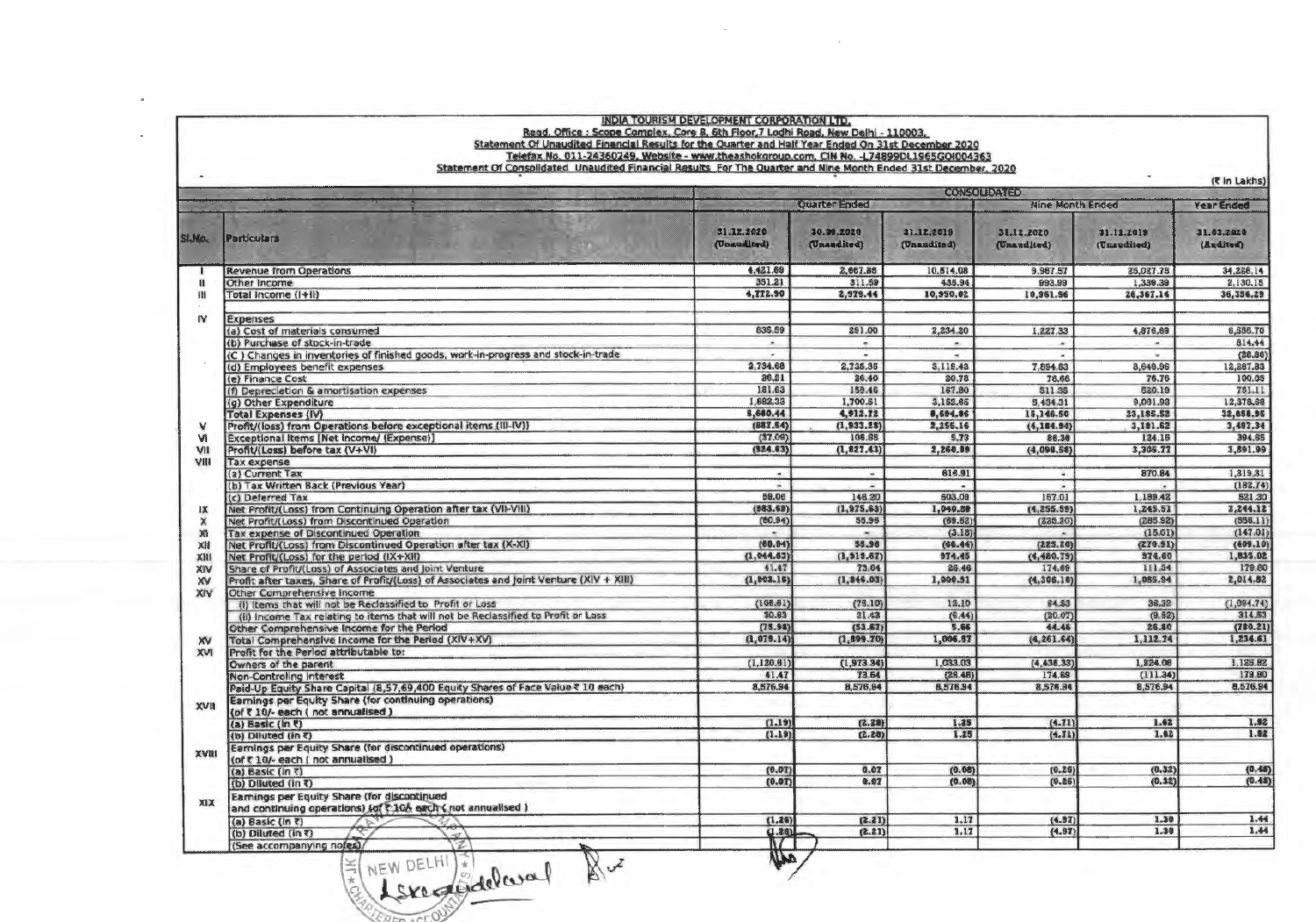| INDIA TOURLIM DEVELOPMENT CORPORATION LTD.                                                        |
|---------------------------------------------------------------------------------------------------|
| Reporting of Segment-wise Revenue. Results. Assets and Liabilties along with the quarterly result |

| \$1.No.              |                                                                                     |             |               | <b>CONSOLIDATED</b> |                         |             |                   |
|----------------------|-------------------------------------------------------------------------------------|-------------|---------------|---------------------|-------------------------|-------------|-------------------|
|                      |                                                                                     |             | Quarter Ended |                     | <b>Nine Month Ended</b> |             | <b>Year Ended</b> |
|                      | <b>Particulars</b>                                                                  | 31.12.2020  | 30.09.2020    | 31.12.2019          | 31.12.2020              | 31,12,2019  | 31.03.2020        |
|                      |                                                                                     | (Unandited) | (Unaudited)   | (Unaudited)         | (Unaudited)             | (Unaudited) | (Audited)         |
| 1                    | Segment Revenue (Net sale/income)                                                   |             |               |                     |                         |             |                   |
| A                    | <b>Hotel Division</b>                                                               | 2,976.95    | 2,167.44      | 7,665.76            | 7,747.07                | 18,866.17   | 25,309.72         |
| в                    | <b>International Trade Division</b>                                                 | 574.59      | 335.78        | 467.96              | 1,074.94                | 1.164.07    | 1,647.34          |
| C                    | <b>Travels &amp;Tours</b>                                                           | 376.02      | 60.40         | 542.87              | 465.30                  | 2,036.78    | 2,942.92          |
| D                    | <b>Engy, Consultancy Projects</b>                                                   | 15.46       | 17.25         | 90.07               | 32.72                   | 186.B5      | <b>S16.61</b>     |
| E                    | Headquarter & Others (Event Management, Hospitality & Tourism Management Institute) | 831.80      | 398.33        | 2,223.34            | 1,645.01                | 4,214.96    | 6,318.31          |
|                      |                                                                                     |             |               |                     |                         |             |                   |
|                      | <b>TOTAL</b>                                                                        | 4,774.82    | 2,979.20      | 10,990.00           | 10,965.04               | 26,468.83   | 36,734.90         |
|                      | Less: Inter-Segment Revenue                                                         |             |               |                     |                         |             |                   |
|                      | Net Sales/Income from Operations                                                    | 4,774.82    | 2,979.20      | 10,990.00           | 10,965.04               | 26,468.83   | 36,734.90         |
| 2                    | Segment Results (Profit/(Loss) before tax and interest)                             |             |               |                     |                         |             |                   |
| л                    | <b>Hotel Division</b>                                                               | (678.83)    | (1,063,17)    | 2,199,39            | (3,427.94)              | 3,427.08    | 3,838.85          |
| в                    | International Trade Division                                                        | 177.19      | 77.26         | 108.51              | 201.89                  | 178.18      | 142.16            |
| C                    | <b>Travels &amp;Tours</b>                                                           | (37.06)     | (133.96)      | 52.16               | (389.21)                | 60.62       | (98.68)           |
| D                    | Engg, Consultancy Projects and Creatives                                            | (86.18)     | (60.46)       | (83.55)             | (212.49)                | (248.12)    | (32.77)           |
| E                    | Headquarter & Others (Event Management, Hospitality & Touriam Management Institute) | (430.54)    | (568.68)      | (64.46)             | (447.35)                | (321.15)    | (413.83)          |
|                      |                                                                                     |             |               |                     |                         |             |                   |
|                      | <b>TOTAL</b>                                                                        | (955.41)    | (1, 749.01)   | 2,212.05            | (4, 245.10)             | 3,096.61    | 3,435.93          |
|                      | Less: i) Interest                                                                   | 30.16       | 22.46         | 20.78               | 78.68                   | 76.76       | 100.05            |
|                      | ii) Other Un-allocable Expenditure net off                                          | ٠           |               |                     |                         |             |                   |
|                      | iii) Un-allocable Income                                                            | ۰           |               |                     |                         |             |                   |
|                      | <b>Total Profit Refore Tax</b>                                                      | (985.57)    | (1, 771.47)   | 2,191.27            | (4,323.76)              | 3,019.85    | 3,335.88          |
| 3                    | <b>Segment Assets</b>                                                               |             |               |                     |                         |             |                   |
| Ä                    | <b>Hotel Division</b>                                                               | 11,857.01   | 12,547.15     | 22,460.86           | 11,857.01               | 22,480.86   | 13,259.34         |
| в                    | International Trade Division                                                        | 948.46      | 857.62        | 717.64              | 948.46                  | 717.64      | 923.28            |
| c                    | <b>Travels &amp; Tours</b>                                                          | 2,712.54    | 3,590.44      | 4,108.36            | 2,712.54                | 4,108.36    | 5,464.86          |
| Ð                    | <b>Engg, Consultancy Projects</b>                                                   | 6,903,28    | 5,509.18      | 6,265.08            | 6,903.38                | 6,265.08    | 324.28            |
| Έ                    | Headquarter & Others (Event Management, Hospitality & Tourism Management Institute) | 35,764.76   | 36,291.34     | 33,839.44           | 35,764.76               | 33,839.44   | 41,763.86         |
|                      | <b>Total Segment Assets</b>                                                         | 58,166.05   | 57,795.73     | 67,411.38           | 58,186.05               | 67,411.38   | 61,935.62         |
| $\blacktriangleleft$ | <b>Segment Liabilities</b>                                                          |             |               |                     |                         |             |                   |
| Ã                    | <b>Hotel Division</b>                                                               | 18,094.67   | 18,573.27     | 22,028.80           | 18,094.67               | 22,028.00   | 17,176.11         |
| n                    | International Trade Division                                                        | 759.66      | 847.70        | 539.48              | 759,66                  | 539.48      | 528.06            |
| c                    | <b>Travels &amp; Tours</b>                                                          | 3,059.13    | 2,898.14      | 4,047.72            | 3,069.13                | 4.047.72    | 3,288.14          |
| D                    | <b>Engg.Consultancy Projects</b>                                                    | 7,115.79    | 5,635.50      | 6,513.20            | 7,115.79                | 6,513.20    | 5,779.31          |
| E                    | Headquarter & Others (Event Management, Hospitality & Tourism Management Institute) | 1,774.68    | 1,817.64      | 3,034.41            | 1,774.68                | 3,034.41    | 3,860.13          |
|                      | <b>Total Segment Liabilities</b>                                                    | 80,003.93   | 29,772.25     | 36,163.61           | 30,803.93               | 36,163.61   | 30,632.75         |

REMOGRAPHICAL R.

**ERED ACCOM**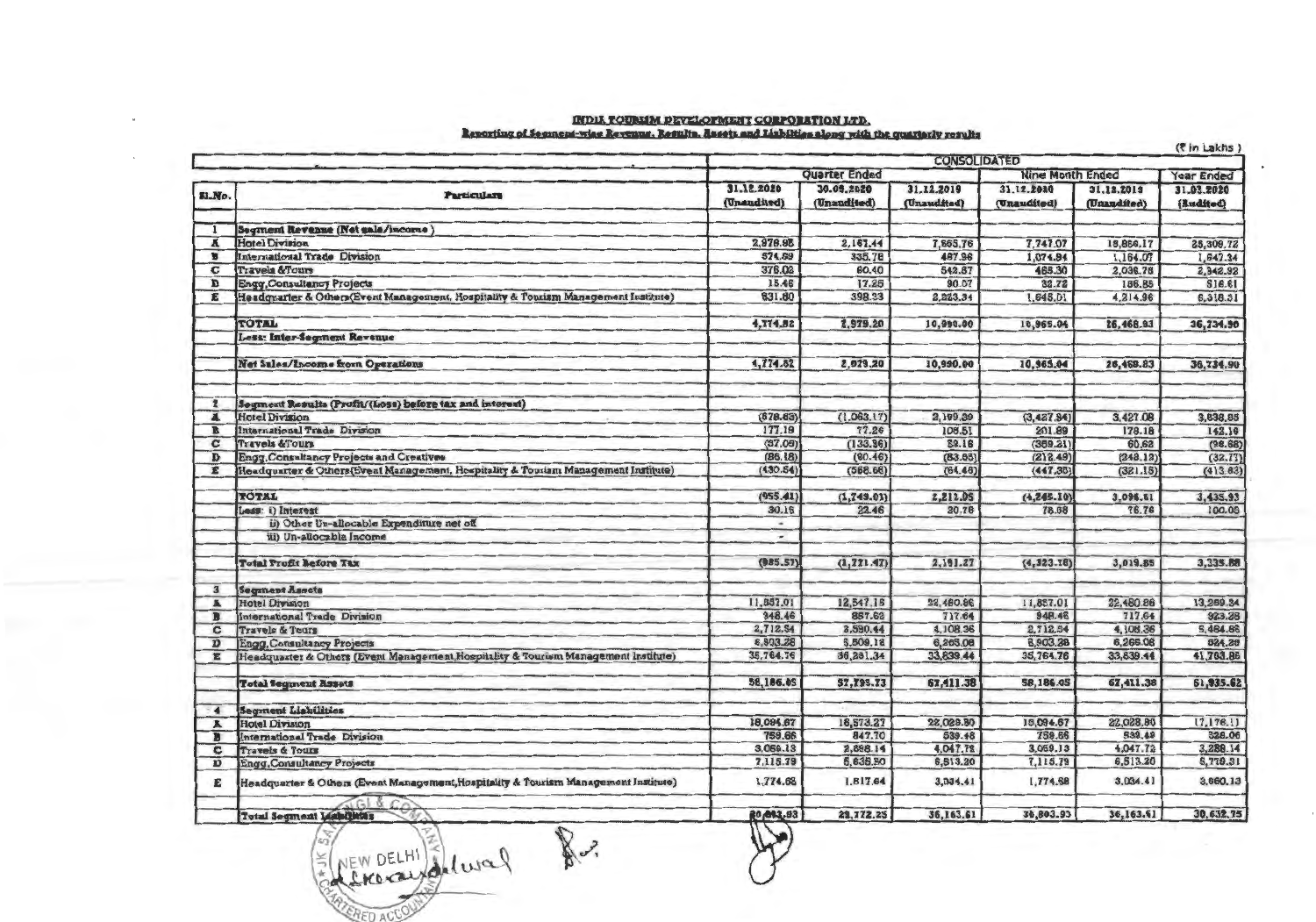### **Notes:**

- The Consolidated Financial Results for the Quarter ended September 30, 2020 are as per the notified Indian Appointing Standards (Ind. 55) under the Communica (Indian Appointing Standards) Pulse, 2015 (as amended) under Section 133 of the Companies Act, 2013. These Consolidated Financial Results including report on Operating Sections I wave reviewed by the Audit Computing and were considered in the financial method of t Board of Directors, in their respective meetings held on February 11, 2021
- 2 M/s J.K. Sarawgi & Co., Charlered Accountants (Statutory Anditor) have carried out the limited varior of these financial ventities are provided under Permission 23 of the Somroties and Exchange Board of the (Listing Obligations and Disclosure Requirement) Reculations, 2018.
- 3 The Financial Results of the Subsidiary Companies, i.e., Punjab Ashok Hotel Company 14d, Ranchi Subok Bihar Hotel Corporation 14d, and 19641 September 14d, are presention 14d, are presented and you did are an an of the certified by management. The same is incorporated in the Financial Results accordingly
- 4 Parsuant to Taxation (Amendment) Ordinance 2019, the domestic companies have the ordion to pay currying income to @ 22% plus applicable envolved and case there were Dated relations to excels conditions. However, the company has orded to continue with the old tex structure.
- Pursuant to a decision of the Government of India. If was decided that the Ministry of Tourism will examine the covenage for Sale/Leage of the distance of the Company including Departing of Cubatity c. Commanies. In the cases where Hotel properties are located on State Covt Leased Land and the State is relation to extend the lease and allow it to be anti-to-per the principal monotor property and be offered to the State Govt at its officially valued price. According to this decision the process of disjugatement is carried on as under-

#### . . **Hotel Ashair**

DIPAM has sponisted Consultant/ Advisor to explore the meshibities of eleine Hotel Rebels on emperador & management (CAM) / 0-b leading and entirement and interest cannot consultant in the Unit Little Little Little Little **Barrest Complex** 

## **b.** Hotel langeths

Ministry of Touriam (MoT) has communicated vide their letter dtd. June 14, 2017 to PDC that "the Cabinet Committee on Pronomic Affairs (CCEA) in its meeting hald on May 24, 2017, has in principle. approved the proposal of the MoT for transferring the property of Hotel Jamath (Managed Property since owned by MoIID) to the Ministry of Ushan Democrany (MoIID) and for company (MoIID) and for company (MoIID) to the Minis of business opportunity with disputed lisbility to be sorted out." The final amount of companies for these of business competitive is ander countdary for the south of the set of the set of the countdary countdary for the M

The operations of langeth Hotel, New Daihi was closed on October 31, 2017 and Land & Building of the Hotel has been bandows to MoHUS (exterbite MoHU) on May 14, 2018

#### c. **Kool Restaurant:**

The operation of Kosi Restaurant, a managed unit of the Company has been closed on October 31, 2017. The Minister of Powiev (MrCh has been recuperted to take presenting of the Bestensent building In response MoT requested ITDC for exploring possibilities for making it operational. ITDC indicated the recmirement for engagement of consultant for the same iTDC has been asked to submit a plan and in indicate feasibility and viability in of the project. FFDC sent the proposal to MoT on April 20, 2020 for the engagement of Consultant through listed ontities of DIREM, During September, 2020 through limited tender ITDC requested the Consultants (suggested by McT) to guide for fragibility report. Draft RFP is under preparation

## d. Hotel Kalinon Eshok, Bhuyaneshwar:

The process of distrustment is going on in respect of Hotel Kalinga Ashok, Bhowaneshwar,

## **Investment in Subsidiary Companies:**

The process of disinvestment/ divestment is going on in respect of: Hotel Pondicherry Ashok, Puducherry: Hotel Neelanchal Ashok, Puri and incomplete Hotel Projects - Hotel Association, Sakin, Kanademy dida<sup>2</sup>

## Investment in Hotel Ranchi Ashok, Ranchi (BABHCL) - Subsidiary Company-

MoU for transfer of 51% equity stake of ITDC in RABHCL to Govt, of tharkhand signed on November 24, 2020. Consideration for an amount of '042 61 table has been received on Decretions on 9000 to success the VRS amount and outstanding dues of amployees of RABHCL are yet to be received. Moanwhile, Draft Cabinet Note for taking approval of CCEA in this person was east to Ministry of Tourism (MeT).

## **Hotel Jammu Ashok:**

A hotel unit of FIDC was on the land leased out by the Government of I&K which expired in 2010. FIDC had been following up the State Government for renewal of lease. FFDC had received letter dates dates 20, 2020 from the Government of lex informing non-renewal of lease in favour of ITDC and to recume the land. ITDC Roard in the medium dated May 27, 2020 has deviced to chang the recume the second state of the United States ammu Ashok. The operations of the hotel was closed w.e.f. june 17, 2020 and accordingly considered as a nart of Discontinual Crear since. Tangular as the Unit as experienced as a nart of Discontinual Crear interest and the Held for Sale.

Further, with the approval of Competent Authority, VRS amounting to ₹ 105.00 Lakha is paid to forte embolovees of Hotel fammu Ashok (who opted for VRS Schema) and experidured as part of Discountermand Operations for the Hillmoial Results of period ended December 31, 2020.

NEW DELHI Followed 8.